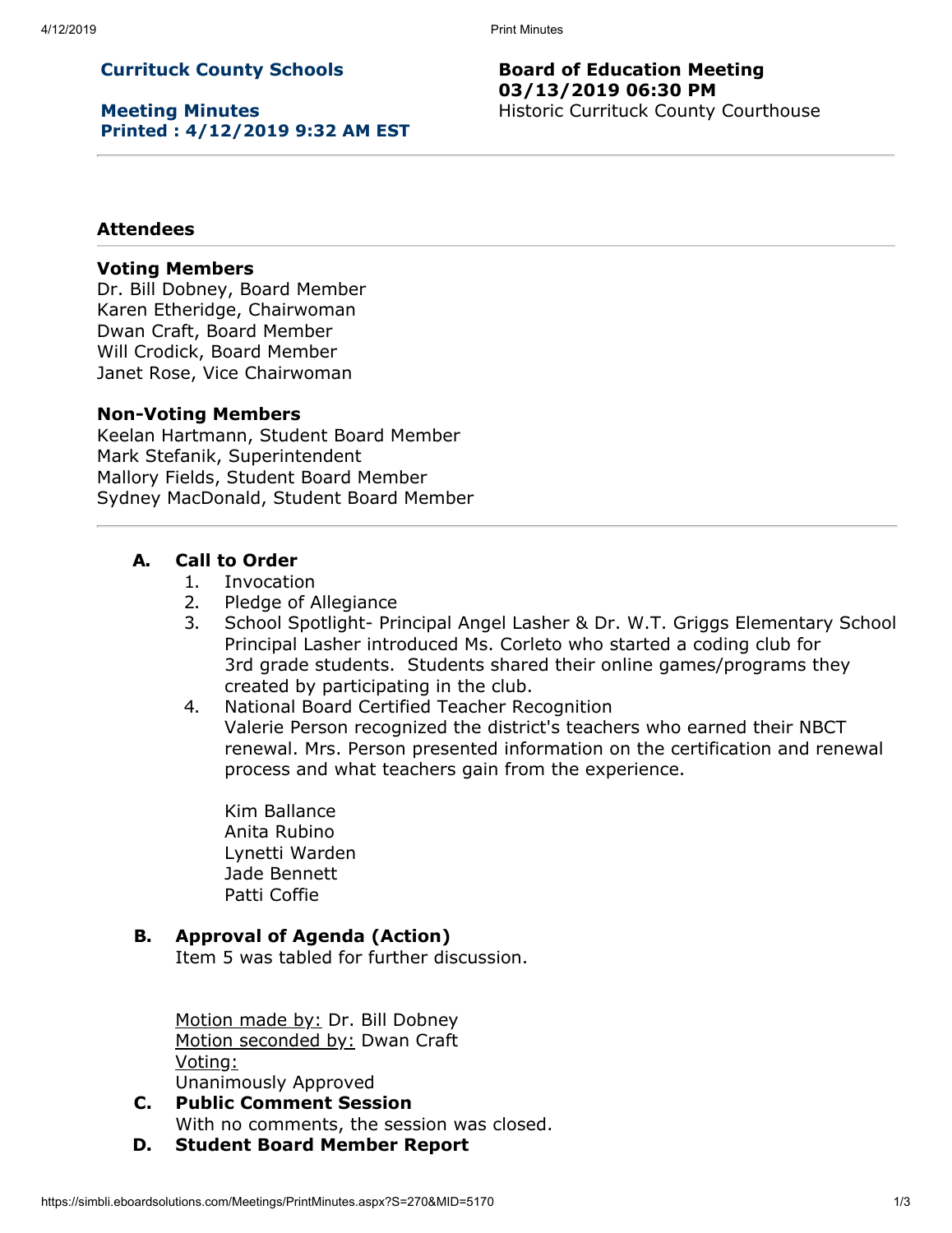4/12/2019 Print Minutes

Student BOE Members reported on school events, student competitions and athletics.

# **E. Field Trips (Informational):**

- 1. CCHS Baseball Tournament, Cape Hatteras, NC 3/8-9 2019
- 2. JP Knapp FBLA State Leadership, Greensboro, NC 3/24-27 2019
- 3. CCHS Choral Festival, Charlotte, NC 4/25-27 2019
- 4. MMS Science Olympiad, Raleigh, NC 4/26-27 2019
- 5. CCHS AP Government, Washington, DC 5/27-29 2019

# **F. Consent Agenda (Action)**

Motion made by: Dr. Bill Dobney

Motion seconded by: Dwan Craft

Voting:

Unanimously Approved

- 1. Personnel Report Dated March 13, 2019
	- a. Leave Report Date March 13, 2019
- 2. Board Meeting Minutes February 13, 2019
- 3. Closed Session Minutes February 13, 2019
- 4. Bank Reconciliations
	- a. Board Members & Superintendent Comments
- 5. 1st Reading of Policy #3621 Student-Initiated, Non-Curriculum-Related Student Groups
	- This item was pulled from the agenda and tabled for further discussion.
- 6. 2019 Summer School Plan

### **G. Information Items**

The April 1, 2019 Board of Education Meeting has been moved to Knotts Island Elementary School - starting at 5:45 p.m.

Will Crodick shared about the Board touring facilities and reviewing the student population so a plan can be created not a reaction to deal with growth. He was very pleased with the addition of the 4th grade teacher at Knotts Island Elementary. The district has asked the State to review the district's transportation funding formula and the possibility of isolated school funding for Knotts Island Elementary. House Bills 96 & 97 have been created for the two items.

Janet Rose thanked Representative Bobbie Hanig for promoting HB 96 & 97. She was also in favor for HB 19 which will provide funding to College of The Albemarle. She thanked all of the teachers who purchase school items with their own money.

Dr. Dobney attended the recent Hunter Safety Competition at CCHS and he shared a compliment about the professionalism of the custodians at CCMS. He thanked the student BOE members for giving their opinions and input at the work sessions.

Dwan Craft congratulated the renewing NBCT teachers. She has also enjoyed her visits to the schools and events.

Karen Etheridge spoke about a recent meeting she attended in Raleigh with Superintendent Stefanik. During the meeting State Superintendent Mark Johnson showcased plans that will serve students from 4 years old to seniors in high school. She added that during the recent staff development day, innovation and motivational speaker George Couros spoke to staff. The day included very positive break out sessions.

Superintendent Stefanik said the visit by George Couros was organized through a digital learning initiative grant. Mr. Couros will also be the keynote speaker for the